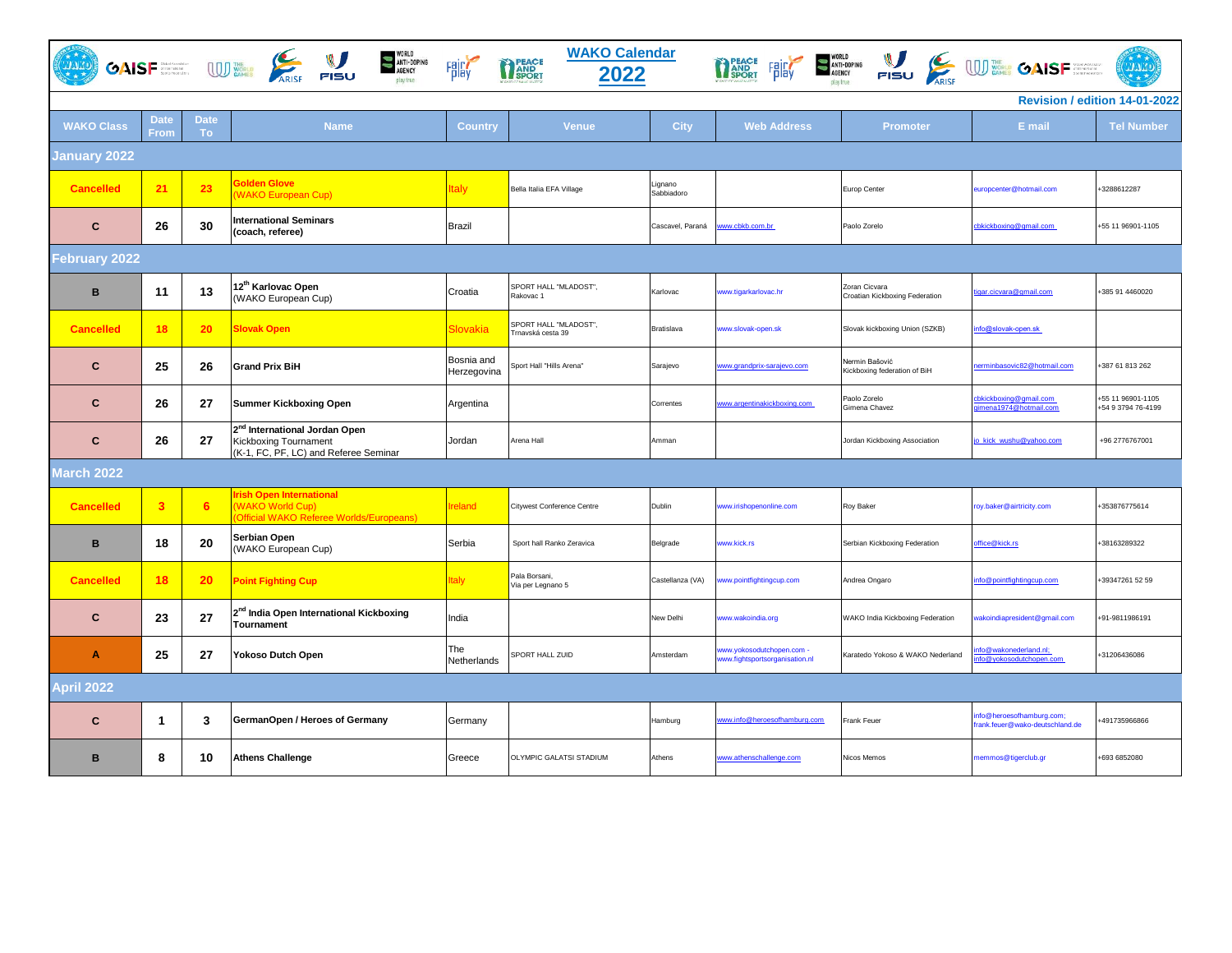|                                 |                |                          | WORLD<br>ANTI-DOPING<br>AGENCY<br>GAISF <b>SERVICE CONSUMING THE VALUE OF SAMPLE PISU</b><br>play true     | <b>Fair</b>               | <b>WAKO Calendar</b><br>PEACE<br>PAND<br>SPORT<br>2022 |                         |                                                           | TREACH FRICH SANT-DOPING NEWSLOCK WITH SAME CAISE                    |                                                              | <b>CLARA</b>                         |
|---------------------------------|----------------|--------------------------|------------------------------------------------------------------------------------------------------------|---------------------------|--------------------------------------------------------|-------------------------|-----------------------------------------------------------|----------------------------------------------------------------------|--------------------------------------------------------------|--------------------------------------|
|                                 |                |                          |                                                                                                            |                           |                                                        |                         |                                                           |                                                                      |                                                              | Revision / edition 14-01-2022        |
| <b>WAKO Class</b>               | Date<br>From   | <b>Date</b><br><b>To</b> | <b>Name</b>                                                                                                | <b>Country</b>            | <b>Venue</b>                                           | <b>City</b>             | <b>Web Address</b>                                        | <b>Promoter</b>                                                      | E mail                                                       | <b>Tel Number</b>                    |
| May 2022                        |                |                          |                                                                                                            |                           |                                                        |                         |                                                           |                                                                      |                                                              |                                      |
| <b>WAKO</b><br><b>World Cup</b> | 12             | 15                       | 7 <sup>th</sup> International Turkish Open<br>(WAKO World Cup)<br>(Official WAKO Referee Worlds/Europeans) | Turkey                    |                                                        | Istanbul                | ww.turkishopenonline.com                                  | Salim Kayici                                                         | salimkayici@gmail.com                                        | +90 532 277 0793                     |
| C                               | 26             | 29                       | <b>Mexican Open</b>                                                                                        | Mexico                    |                                                        | Cancun                  | https://www.wakomexico.com/                               | Paolo Zorelo<br>Fernando Granados                                    | bkickboxing@gmail.com<br>ernandogranados@wakomexico.com      | +55 11 96901-1105<br>+52 15591863996 |
| <b>Cancelled</b>                | 26             | 29                       | <b>The Austrian Classics</b><br><b>WAKO World Cup)</b><br>Official WAKO Referee Worlds/Europeans)          | Austria                   | Innsbruck Olympic Hall                                 | Innsbruck               | www.austrian-classics.at                                  | Michael Kruckenhauser                                                | office@kickboxen.com                                         | +43 (0) 0463 / 420 024               |
| June 2022                       |                |                          |                                                                                                            |                           |                                                        |                         |                                                           |                                                                      |                                                              |                                      |
| <b>WAKO</b><br><b>World Cup</b> | -1             | 5                        | <b>WAKO World Cup Hungary</b><br>(WAKO World Cup)<br>(Official WAKO Referee Worlds/Europeans)              | Hungary                   | BOK Hall (former Syma Hall)                            | Budapest                | www.hungarianworldcup.hu                                  | Istvan Kiraly, Zsolt Moradi, Krisztian<br>Jaroszkievicz, Gabor Juhas | nfo@hungarianworldcup.hu                                     | +36 30 278 4580                      |
| <b>WAKO</b><br><b>World Cup</b> | 16             | 19                       | 25 <sup>th</sup> Bestfighter<br>(WAKO World Cup)<br>(Official WAKO Referee Worlds/Europeans)               | Italy                     | RDS Stadium                                            | Rimini                  | www.bestfighter.com                                       | Gianfranco Rizzi                                                     | nfo@bestfighter.com                                          | +39 335 611 60 09                    |
| $\mathbf{C}$                    | 29             | 3 July                   | 2 <sup>nd</sup> Uzbekistan Open<br>International Kickboxing Tournament                                     | Uzbekistan                |                                                        | Tashkent                | www.kickboxing.uz                                         | Uzbekistan Kickboxing Association                                    | uzbka@inbox.ru                                               | +998977333716                        |
| <b>July 2022</b>                |                |                          |                                                                                                            |                           |                                                        |                         |                                                           |                                                                      |                                                              |                                      |
| <b>WAKO IF</b>                  | 10             | 15                       | The World Games (K-1)                                                                                      | USA                       | Boutwell Municipial Auditorium                         | Birmingham<br>(Alabama) | www.theworldgames.org/editions/Birm<br>ingham-USA-2022-13 | <b>IWGA</b><br>Romeo Desa - IWGA TD                                  | dministration@wako.sport<br>echnical.director@wako.sport     | +385 98 424 626                      |
| <b>WAKO</b><br><b>EUROPE</b>    | 14             | 19                       | EUSA Games (PF, KL, K-1, FC)                                                                               | Poland                    | Skorupki Sports Hall                                   | Lodz                    | www.eug2022.eu                                            | <b>EUSA</b><br>Romeo Desa - EUSA TD<br>Srdjan Bugarcic               | echnical.director@wako.sport<br>ffice@wakoeurope.com         | -385 98 424 626<br>+381 63 289 322   |
| August 2022                     |                |                          |                                                                                                            |                           |                                                        |                         |                                                           |                                                                      |                                                              |                                      |
| <b>WAKO IF</b>                  | 9              | 18                       | <b>Islamic Solidarity Games</b><br>(LK, FC, PF)                                                            | Turkey                    | Konya Veledrom                                         | Konya                   | ww.wako.sport                                             | WAKO<br><b>ISSF</b>                                                  | dministration@wako.sport<br>technical.director@wako.sport    | +385 98 424 626                      |
| September 2022                  |                |                          |                                                                                                            |                           |                                                        |                         |                                                           |                                                                      |                                                              |                                      |
| $\mathbf B$                     | 3              | 4                        | <b>Flanders International Kickboxing Cup</b>                                                               | Belgium                   | Sporthal "De Meerminnen"                               | Beveren Waas            | ww.contact-karate-beveren.be                              | De Block Marc                                                        | leblockmarc_wakobelgium@hotmail                              | +32 486 49 14 69                     |
| <b>WAKO IF</b>                  | 16             | 25                       | WAKO Children, Cadet and Junior World<br>Championship (All disciplines)                                    | Ireland                   | Citywest Conference Centre                             | Dublin                  | ww.wako.sport                                             | <b>WAKO</b>                                                          | administration@wako.sport                                    |                                      |
| $\mathbf c$                     | 16             | 18                       | <b>Tournament Heroes of Hamburg</b>                                                                        | Germany                   |                                                        | Hamburg                 | www.info@heroesofhamburg.com                              | Frank Feuer                                                          | info@heroesofhamburg.com;<br>frank.feuer@wako-deutschland.de | +491735966866                        |
| October 2022                    |                |                          |                                                                                                            |                           |                                                        |                         |                                                           |                                                                      |                                                              |                                      |
| $\mathbf{C}$                    | $\overline{7}$ | 8                        | Scandinavian Open                                                                                          | Norway                    | Bjolsenhallen                                          | Oslo                    | ww.fighter.org -<br>ww.scandinavianopen.no                | Daimi Akin                                                           | daimi@fighter.org                                            | +47 90518861                         |
| $\mathbf{C}$                    | 14             | 15                       | <b>Balkan Open</b>                                                                                         | Bosnia and<br>Herzegovina | Sport Hall Tesanj                                      | Tesanj                  | www.wakobalkanopen.com                                    | Alia Ogric<br>Kickboxing federation of Bosnia and<br>Herzegovina     | cbstesanj@gmail.com                                          | +387 61791680                        |